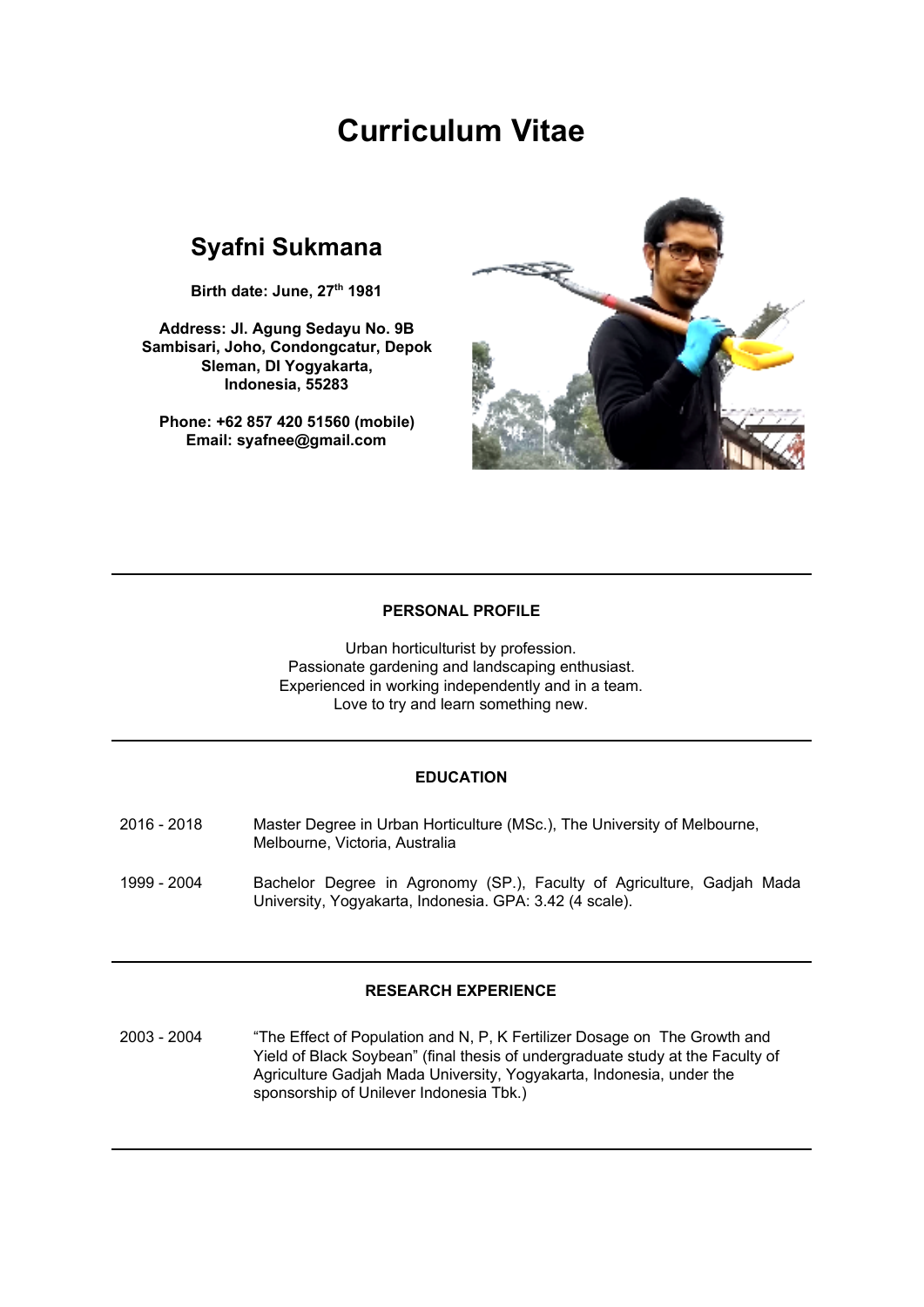# **EMPLOYMENT HISTORY**

| 2018 - now    | <b>Garden Designer and Contractor.</b><br>Design and build gardens with emphasis on function, sustainability and<br>aesthetics. Special interest is put on the themes of garden which are beneficial to<br>the environment and human health. Clients include public institutions, private<br>office, community group and homeowners.                                                                                                                               |
|---------------|--------------------------------------------------------------------------------------------------------------------------------------------------------------------------------------------------------------------------------------------------------------------------------------------------------------------------------------------------------------------------------------------------------------------------------------------------------------------|
| $2015 - now$  | <b>Urban Horticultural Consultant.</b><br>Conduct field surveys to diagnose problems on the health of presented plants.<br>Produce recommendations to client on how to fix the troubled plants. Clients<br>include top hotels in the City of Yogyakarta whose amenity plants are highly<br>valued and regarded as central to the landscapes.                                                                                                                       |
|               | Involve in a landscape project owned by a local government. Tasks include<br>analysing existing local vegetation, determining plant selection and plant<br>positioning (design phase).                                                                                                                                                                                                                                                                             |
| 2012 - now    | <b>Occasional Gardening Instructor and Consultant.</b><br>Instruct basic gardening knowledge to general people who want to start<br>gardening at home as well as to staff of garden maintenance companies.                                                                                                                                                                                                                                                         |
| 2011 - 2016   | <b>English Teacher and Interpreter</b><br>Teach English to students with various educational backgrounds i.e. junior high<br>school to post graduate students, doctors, as well as professionals who work in<br>multinational companies. Programs that have been taught are including TOEFL,<br>general English conversation, and English for business. Occasionally interpreting<br>some foreigners in some events such as talk shows, meeting, and field survey. |
| 2009 - 2011   | Trade Coordinator Manager, Samudera Shipping Line, Ltd. and Owner<br>representative at Thailand office.                                                                                                                                                                                                                                                                                                                                                            |
|               | Supervise Thailand branch's lifting (cargo volume) performance to make sure that<br>Thailand, as one of SSL's backbones, can meet its monthly target; collect,<br>compile and analyze marketing data; analyze any business opportunity and to<br>encourage business development of SSL in Thailand.                                                                                                                                                                |
| 2004 - 2009   | Marketing Staff in SOC Department, Samudera Indonesia, Tbk.<br>Supervise branches lifting (cargo volume) performance to make sure that each<br>branch can meet its monthly target; collect, compile and analyze marketing data;<br>deliver a good level of service to customers.                                                                                                                                                                                   |
| 2004          | Agronomist, PT. Tanindo Subur Prima<br>Open and maintain access and cooperation with local farmers; give technical field<br>support for improving their harvest yield; do sales and marketing activities in a<br>specific region to meet company monthly target.                                                                                                                                                                                                   |
| $2002 - 2003$ | Freelance as English-Indonesia Translator<br>Translate scientific articles and journals for academic purposes and deliver the<br>task to customers as agreed.                                                                                                                                                                                                                                                                                                      |
| 2001 - 2003   | <b>Freelance as Experimental Data Processor and Analyst</b><br>Process experimental data with a computer statistic program (SAS) and analyze<br>the result in statistical terms.                                                                                                                                                                                                                                                                                   |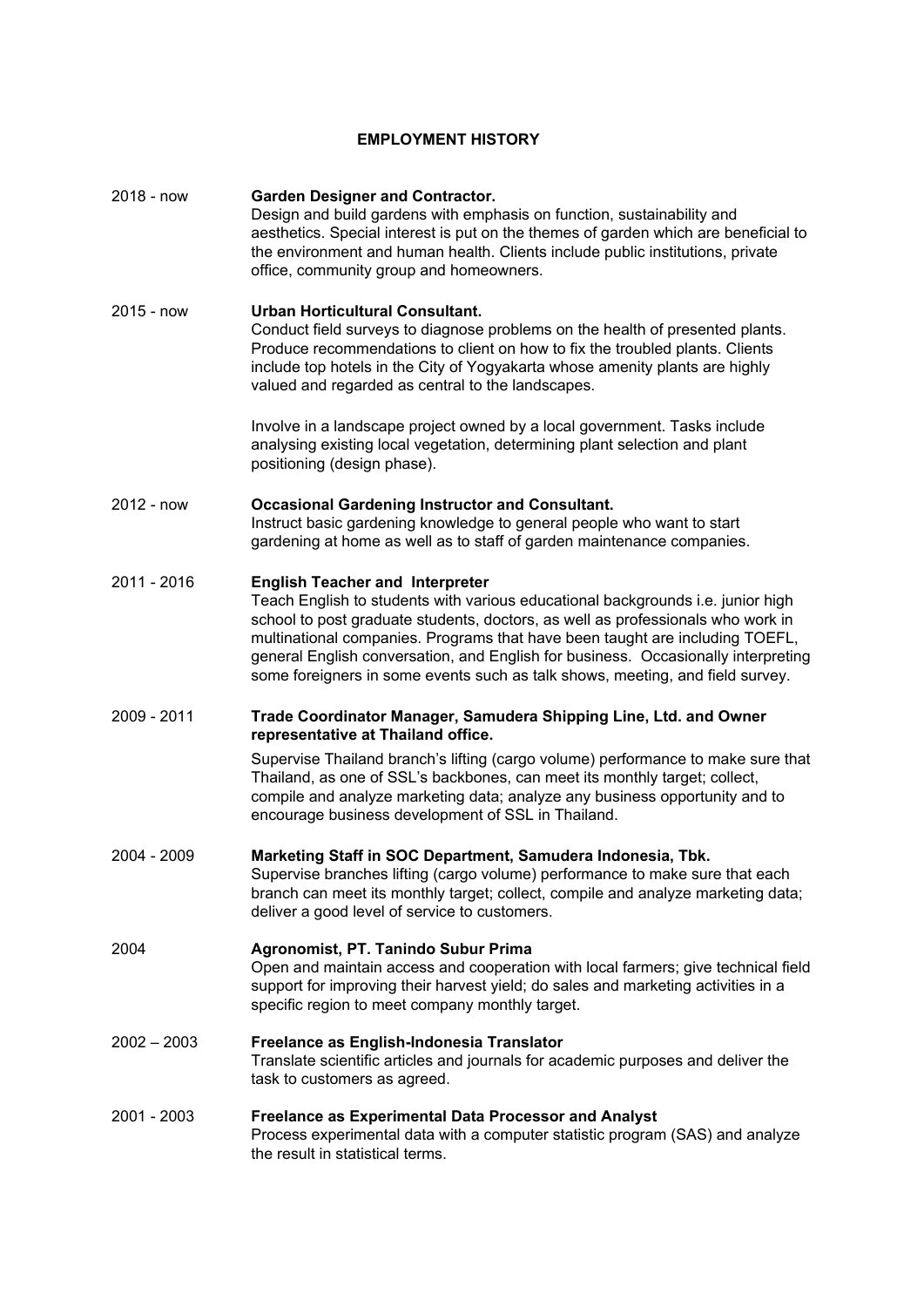2000 - 2003 **Teaching Assistant for: Statistics, Experimental Design, Basic of Agronomy, and Seed Technology in Faculty of Agriculture UGM Yogyakarta**. Prepare the course materials, become an assistant in the laboratory, make and supervise the course examination, evaluate the test result and student reports.

#### **RELATED TRAININGS AND SEMINARS**

2014 - 2015 Some gardening trainings on how to grow fruit plants in pots, pest control, and fertilizers, Yogyakarta (as instructor). 2003 Short Course for Salak Farmers, held by the Ministry of Research and Technology in cooperation with the Faculty of Agriculture, Gadjah Mada University, Yogyakarta (as committee). 2003 Training on Potato Cultivation, Batu, Malang (as participant). 2002 National seminar of Participatory Seeds in Global Era, Indonesia Seed Forum, Yogyakarta (as committee). 2000 National Seminar of Farmer Community, Gadjah Mada University, Yogyakarta (as committee)

#### **ORGANIZATION**

| 2019 - present | Indonesian Landscape Architect Association / IALI (Ikatan Arsitek Lansekap<br>Indonesia). As a member. |
|----------------|--------------------------------------------------------------------------------------------------------|
| 2018 - present | Pelang River Community (Komunitas Kali Pelang). As a member.                                           |
| 2016 - 2018    | Indonesian Muslim Student Association of Brunswick, Melbourne (Pbrunswick);<br>As the Vice President.  |

#### **VOLUNTEERISM**

| $2018 - now$ | Farmer Women Group (KWT) Joho Mandiri (Yogyakarta, Indonesia)<br>Design and build the garden for the community group. Train the members to<br>garden which include land preparation, seasonal vegetable planting,<br>maintenance, harvesting and composting.                                      |
|--------------|---------------------------------------------------------------------------------------------------------------------------------------------------------------------------------------------------------------------------------------------------------------------------------------------------|
| 2016         | Woody Meadow Project (Melbourne, Australia).<br>Directly involved in planting of native plant species in a unique research project<br>by the University of Melbourne and Sheffield University aims to grow urban<br>meadows that are as tough as they are beautiful. Planting locations are Royal |
|              | Park and Birrarung Marr in the City of Melbourne. Featured in                                                                                                                                                                                                                                     |

<https://pursuit.unimelb.edu.au/articles/a-woody-meadow-in-the-heart-of-the-city>.